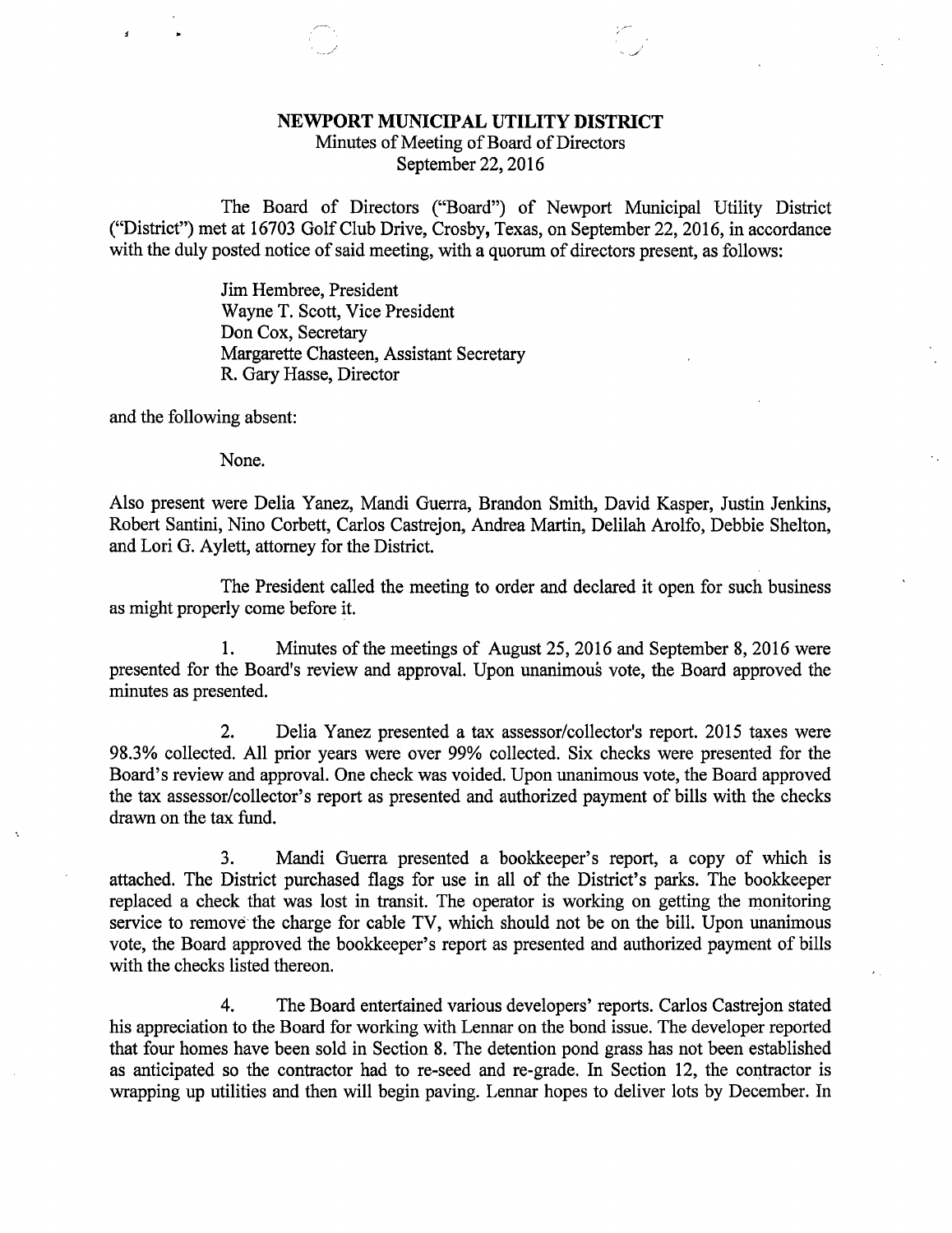the Villas, Lennar sold 43 townhomes. Director Hasse expressed concern about the dirt on Golf Club Drive, and the developer stated that he would address that with better storm sewer inlet protection.

Nino Corbett reported on the status of his development and said that Newport Court was coming along. Water, sewer and drainage construction was almost complete, and pavers will move in soon. He expects to delivers lots in early November. He is also looking toward development of the 181 acres across the street.

5. There were no customer service requests or inquiries for the Board's consideration.

6. Andrea Martin presented a billing and collections report. Total current payments were \$325,381.52, while total current billing was \$275,409.88. The 30-day arrears were \$62,679.25 at the end of August, and as of today's meeting they were at \$25,557.39. There were 41 new connections in the District, of which 33 were owners and eight were renters. Of those new connections, six were new homes, and 35 were pre-existing homes. 27 accounts were finaled, and there were 63 vacancies.

The operator next presented a report on behalf of Aggressive Waste. The garbage contractor issued one yellow tag for non-compliant household trash, and seven yellow tags were issued for non-compliant heavy trash.

Upon unanimous vote, the Board approved the billing and collections report as presented.

7. The Board discussed the status of the District's 2016 bonds and the developer reimbursement. The attorney noted that the Attorney General had approved the bonds, and they are scheduled to close next week. She turned the floor over to Justin Jenkins of McCall Gibson Swedlund Barfoot, PLLC to present and agreed-upon procedures report. He confirmed that his company reviews pay estimates and canceled checks to determine amounts due to developers. Schedule A showed the amount due to Newport Seven Land. Reimbursement to Newport Seven Land for the Seven Oaks North section was based upon an appraisal, while the Seven Oaks South was based on actual water, sewer and drainage construction payments. According to the auditor, the final amount that can be paid to Newport Seven Land, assuming that they qualify pursuant to the financial advisor's tests, for Newport Seven Oaks North and South is \$2,079,582.60. The auditor then reviewed Schedule B amounts due to Lennar Homes for construction of Newport Villas which totaled \$209,656.50. On the District projects, the District has been directed not to expend the proceeds until all approved plans and specifications are in place. As a result of the audit and the lower interest rate, the District appears to have \$115,697 in surplus funds. In response to a question from the Board, Mr. Jenkins stated that he does compare actual invoices and payments to determine reimbursement amounts.

The Board then discussed the fact that no developer interest was included in the bond application. The attorney and engineer confirmed that they had not included developer interest to avoid complicating the bond application and because according to the preliminary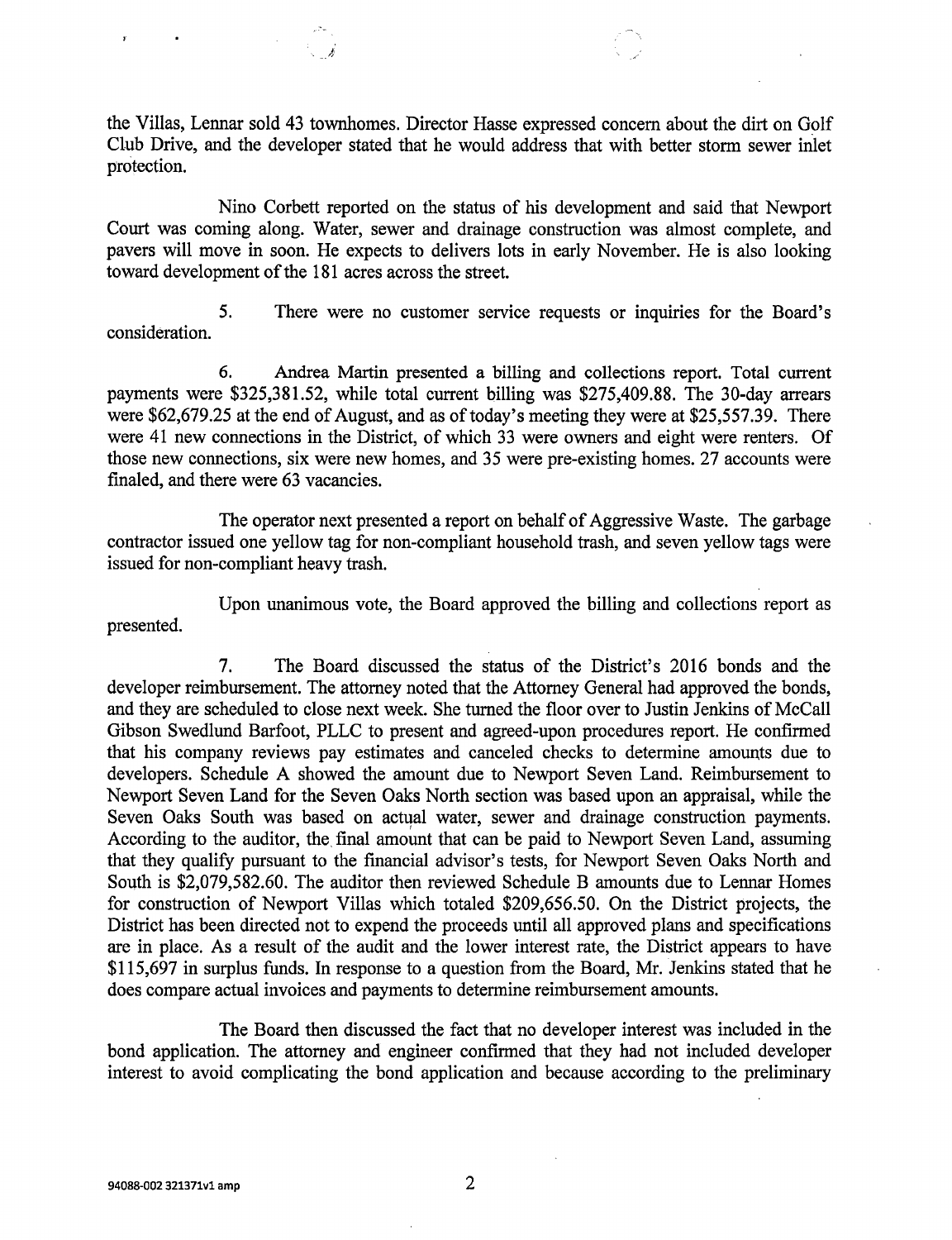values of the development, it was not believed the developers would be entitled to 100% reimbursement. According to Commission rules, developers can review developer tests.

The Board then discussed the District's formula for reimbursement with financial advisor Debbie Shelton. Ms. Shelton discussed the value added by each developer and reviewed the formulas in the District's reimbursement contracts. It appeared that each developer had added the value to entitle it to be reimbursed for 100% of its development. The Board discussed the possibility that the District could add value of central plant facilities to the debt service formula, but the Board determined that was not necessary or advisable since the capacity already existed to serve the tracts.

Discussion returned to the developer interest. Lennar also indicated that they had some engineering invoices that were not included in the bond application report. David Kasper confirmed that he did send the cost summary to the various developers before sending it to the Texas Commission on Environmental Quality. By the time Lennar sent in the invoices that they left out, the District engineer had already filed the bond application with the TCEQ. According to the developer, these invoices should have been reimbursable and should have been included in the bond application. The Board could consider paying developer interest and invoices from a surplus funds application if it is determined that they are eligible expenses.

Justin Jenkins explained the concept of developer interest to the Board in some detail. He noted that the general Commission rule is that interest can be paid through two years after the final completion date of the project. That means that some projects may be entitled to more than two years interest because the first pay estimate paid at the beginning of the project may accrue interest until two years after the completion of the project. Justin Jenkins made a very rough calculation of potential developer interest owed. He concluded that the Seven Oaks South clearing and grubbing might have accumulated around \$700 in interest. The Seven Oaks South water, sewer and drainage projects might have accumulated something in the range of \$37,000 of developer interest. The Lennar clearing and grubbing project might have accumulated something in the range of \$480 in developer interest, while the Lennar water, sewer and drainage project might have accumulated \$10,300 in developer interest. The attorney recommended that the Board consider at a future meeting the possibility of submitting a surplus funds application to the TCEQ to clear all of the old invoices and developer interest, provided that the developers met the necessary tests to be entitled to be paid the amounts.

After a full discussion of the agreed-upon procedures report, upon unanimous vote, the Board approved the developer agreed-upon procedures report and authorized distribution of the amounts listed thereon to the developers at the closing of the bond sale, subject to their conveyance of facilities to the District for permanent maintenance.

8. Debbie Shelton discussed a proposed District tax rate. She reviewed the needs of the District for debt service in the coming fiscal year. She recommended a debt service tax rate of \$0.30 per \$100 assessed valuation. She noted that a maintenance and operations tax rate of \$0.329 per \$100 assessed valuation would help the District meet its budgetary needs. Upon unanimous vote, the Board authorized publication of the tax rate calculations with a \$0.629 tax rate, \$0.30 of which is debt service and \$0.329 is maintenance and operations.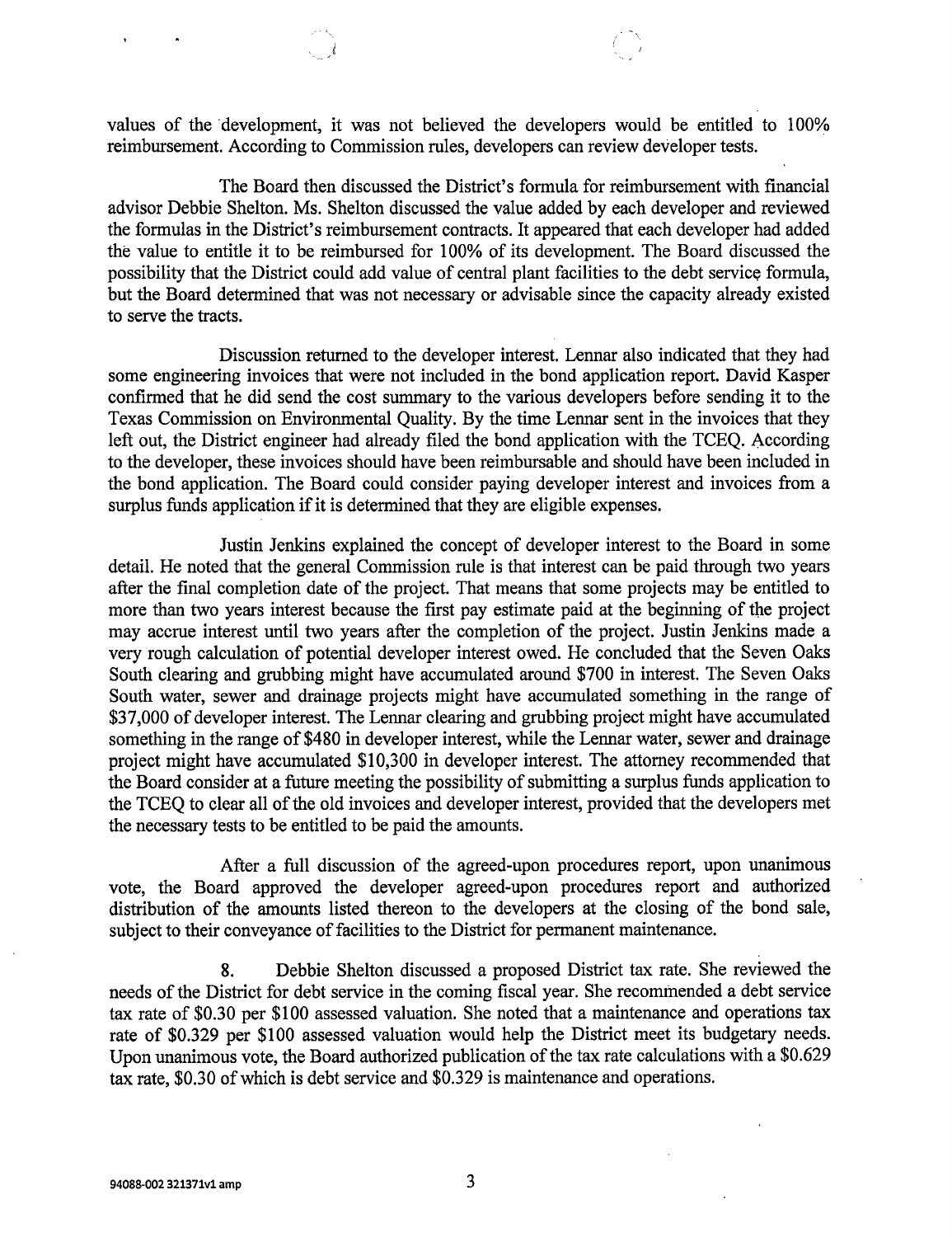9. The Board reviewed operations and engineering matters. The operator provided a new list of authorized signers to Community Bank, which resulted from the election of new Board members. The engineer reported receipt of a request for utility capacity commitment from the International Union of Operating Engineers. The engineer drafted the utility commitment for 133 esfc, and the Board approved the commitment as presented. The engineer presented Change Order No. 1 to the Section 8 detention pond for an additional area to be filled and grubbed. The cost difference was \$9,038. Upon unanimous vote, the Board approved the change order as presented. The engineer presented Change Order No. 1 to the Section 8 water, sewer and drainage project which resulted in a net deduction of \$77,277.68 because the original contract had included taps, which are performed by the operator. Delilah Arolfo called into question certain parts of the change order relating to the additional clearing and removal of the 8" line, which she said was done by her personnel. She asked for the opportunity to review the change order and make a determination if that portion of the change order was in fact reimbursable by the District. Upon unanimous vote, the Board approved the change order but did not determine reimbursement.

10. The Board considered a request for annexation of 72 acres owned by Lennar Homes of Texas Land and Construction. The acreage is also known as Newport Southwest. Mr. Robert Santini addressed the Board and talked about the proposed development of 200 homes on the acreage. The average home value would be \$235,000. Construction necessary would be water, sewer and drainage and an underground lift station. The developer would also have to build a detention pond. The developer anticipates 50-foot lots in three phases. The first phase would be 73 homes. The attorney noted that the District did not have remaining voted bond authority sufficient to reimburse the developer for the proposed infrastructure. The District already has existing commitments with the various developers and internal projects that must be completed to serve the District at full development.

The Board asked whether the District could use a defined area plan. The attorney presented a proposed defined area plan memo and reviewed it with the Board in some detail. Because of the District's size, it can define or designate areas that are subject to special taxation. The area would have to be defined by metes and bounds, and the Board would have to conduct a hearing as to the advantages of creating the defined area. The plan for water, sewer and drainage improvements would have to be included in the defined area, and the engineer would have to formulate an engineering plan in support of a bond election. A bond election would have to be conducted on the defined area. After that time, Newport's Board could issue bonds payable only by a tax assessed against land and improvements in the defined area and only for benefit of water, sewer and drainage facilities constructed in the defined area. The defined area would also pay the tax of Newport MUD. It would be important to figure out how much infrastructure would be needed in each proposed defined area. The Lermar defined area could be separate from or combined with a defined area of another developer, such as the Newport Pointe tract. In addition, the District should evaluate its expansion requirements at its central plant facilities to serve any defined areas. The engineer stated that it would take him some time to firm up costs associated with the development and expansions necessary to serve the full District.

11. Lori Aylett presented an attorney's report. She had been in contact with attorneys for the International Union of Operating Engineers. They plan to construct a District water line without the possibility of reimbursement because they did not properly bid the project.

 $\bullet$